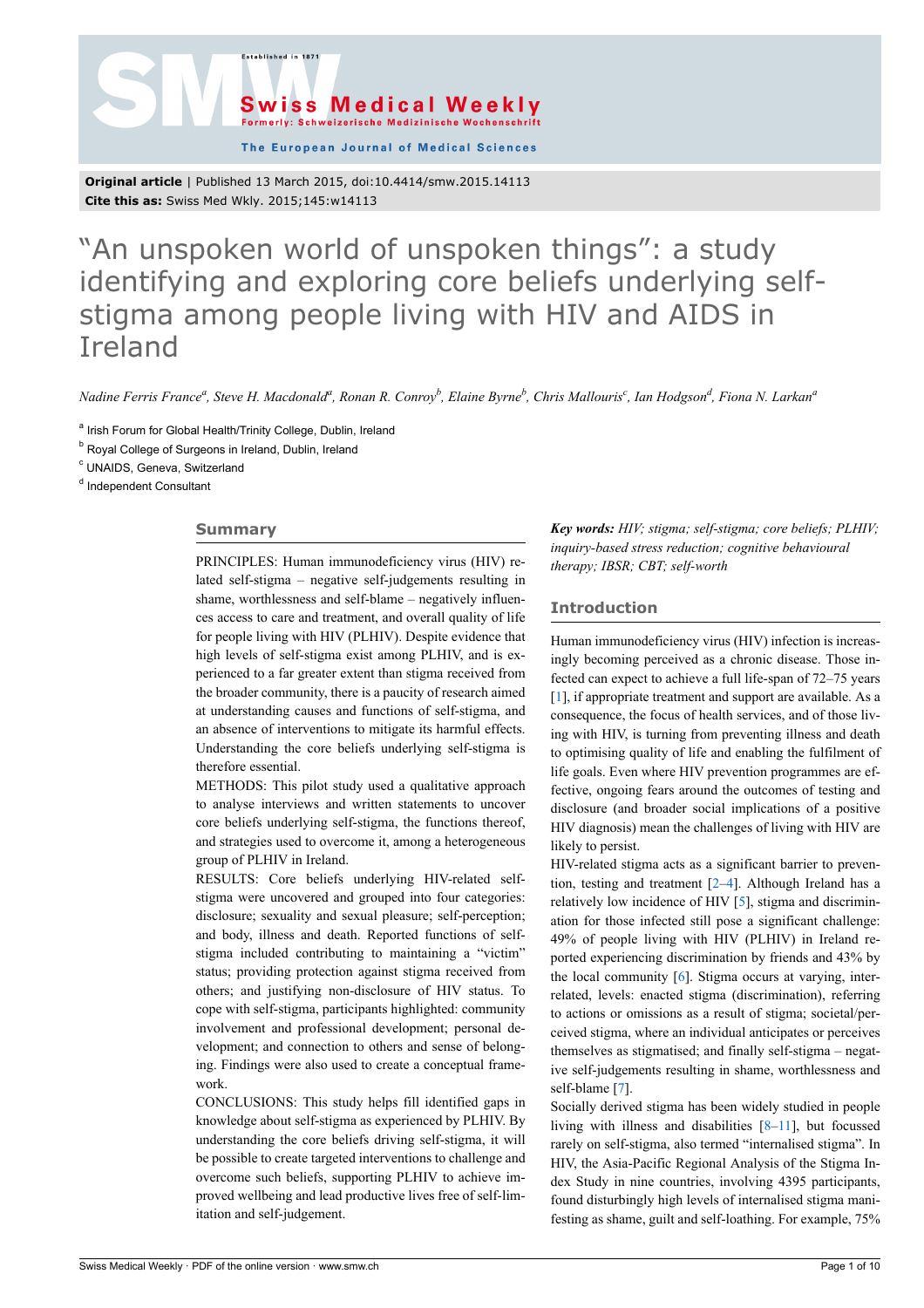of PLHIV in Pakistan reported they were ashamed of their HIV status, and even in Sri Lanka, which reported the least self-stigma, 54% of participants reported being ashamed [\[12](#page-7-8)]. Self-stigma also has broader repercussions, leading to failure to seek treatment and use care services, reduced wellbeing [\[13](#page-7-9)], depression [[14\]](#page-7-10), low self-esteem and reduced self-efficacy [[15\]](#page-7-11), poor long-term coping [[7](#page-7-5)], and lower quality of life [[16\]](#page-7-12). A recent study by Overstreet, cited in Cairns (2013) [\[17](#page-7-13)], also found that people with internalised stigma were less likely to disclose their HIV status to partners or families.

It would appear from the literature that self-stigma is experienced by HIV-infected people to a far greater extent than stigma received from the broader community [\[7,](#page-7-5) [12](#page-7-8), [18](#page-7-14)–[22\]](#page-7-15). Kalichman et al. [\[23](#page-7-16)] reported that, of 2,306 adults in the general public in Cape Town, 10% believed that PLHIV were dirty, contrasting with 27% of PLHIV who felt they were dirty; 13% of the general public believed that PLHIV had done something to deserve it, as opposed to the 41% of PLHIV who felt guilty about having been infected. The same pattern can be found in Ireland, where 84% of PLHIV feel they are viewed negatively by society whereas 54% of the general public shared that view [\[6\]](#page-7-4). Lastly, the fact that self-stigma was observed as greater than levels of stigma in the general population strongly suggests that selfstigma is not just an internalisation of the prevalent social stigma, but a distortion and amplification of it.

"Stigma" was defined by Goffman in 1963 as "an attribute that is significantly discrediting" which in the view of others serves to reduce the person who possesses it. Goffman also importantly identified stigma as a complex and multidimensional phenomenon [\[24](#page-7-17)]. For Link and Phelan (2001), there is variability not just in definition, but also its application by researchers [[25\]](#page-7-18). Link et al. in 1997 defined "self-stigma" as "the extent to which people endorse negative beliefs and feelings associated with their stigmatized attribute and apply them to self" [\[26](#page-7-19)]. As they are central to the manifestation of self-stigma, core beliefs must be considered – i.e., the "fundamental, inflexible, absolute and generalised beliefs that people hold about themselves, others, the world and/or the future" [[27\]](#page-7-20). In shaping an individual's worldview, core beliefs that contribute to selfstigma can have a profound effect on a sense of self-efficacy and concept of self [[28\]](#page-7-21). Understanding the core beliefs underpinning self-stigma can be a foundation for interventions and programmes designed to reduce its harm.

From the outset, the study reported on here was cognisant of gaps in interventions to support PLHIV in dealing with self-stigma. For example, Sengupta et al. [[29\]](#page-7-22) reported that, despite the negative impact of stigma on PLHIV, there have been surprisingly few intervention studies aimed at reducing HIV-stigma to date. This is particularly the case with self-stigma, which is under-represented in the research literature. Kalichman and Simbayi [[30\]](#page-7-23), who have widely published on HIV-related stigmas, acknowledge that approaches are needed that go beyond mass education and work within more ingrained belief systems.

The identification of unhelpful or negative core beliefs is the basis from which individuals can be supported in developing healthier belief systems through cognitive therapy strategies [[28\]](#page-7-21). The use of stress-management interventions

also shows evidence of efficacy: Brown and Vanable's review [\[31](#page-7-24)] of literature reporting stress-management interventions for PLHIV, concluded that there is a growing body of evidence demonstrating that these interventions – including cognitive behavioural interventions, meditation, mindfulness and relaxation – in the context of HIV can reduce psychological distress and improve psychosocial functioning. Among such interventions, the inquiry-based stress reduction (IBSR) technique, developed by Byron Katie [\[32](#page-7-25), [33](#page-7-26)] supports participants in reducing their perceived level of stress by self-inquiry on thoughts and beliefs connected to stressful circumstances or symptoms. IBSR has shown positive results in a trial among survivors of breast cancer [[34\]](#page-7-27), but has not yet been applied to the support of PLHIV. Another technique, cognitive behavioural therapy (CBT), is perhaps the most researched psychotherapeutic approach and has a growing reputation for being a highly effective treatment in dealing with stressful beliefs or thoughts [[35\]](#page-7-28).

To successfully address self-stigma, core beliefs underlying this phenomenon must first be identified and contextualised. This study was designed to: (a) identify and gain understanding of core beliefs underlying self-stigma in PLHIV in Ireland; (b) enhance understanding of the phenomenon; and (c) inform interventions aimed at mitigating its harmful effects. Three research questions were formulated:

- 1. What are the core beliefs underlying HIV-related selfstigma among the studied group of people living with HIV?
- 2. What are the functions of self-stigma among the studied group of people living with HIV?
- 3. What coping strategies are used by participants to manage self-stigma?

# **Methodology and data collection**

A qualitative approach within the interpretivist paradigm was adopted for this research. This allowed for a deeper understanding of the lived experiences of individuals that could subsequently help inform the design of a therapeutic intervention. Semi-structured interviews and written statements were used to gather information from participants. Each interview lasted approximately one hour and was recorded, with prior written consent. During interviews, participants were asked to write the following open-ended statement: "I am HIV positive and that means that…" (participants with limited literacy dictated their statements to the researcher). This approach is commonly used to draw out core beliefs as part of inquiry-based stress reduction: the work of Bryon Katie [\[32](#page-7-25)]. A similar method is used in cognitive behavioural therapy [\[36](#page-8-0)].

Ethical approval for this study was granted by the Health Policy Management / Centre for Global Health Research and Ethics Committee at Trinity College Dublin.

Participants were purposively selected from Open Heart House, the largest Irish peer-support network of PLHIV at the time of the research. Owing to the highly varied nature of the epidemiology of HIV in Ireland [\[5\]](#page-7-3), the studied group included a large degree of heterogeneity, incorporating male, female and transgender participants, as well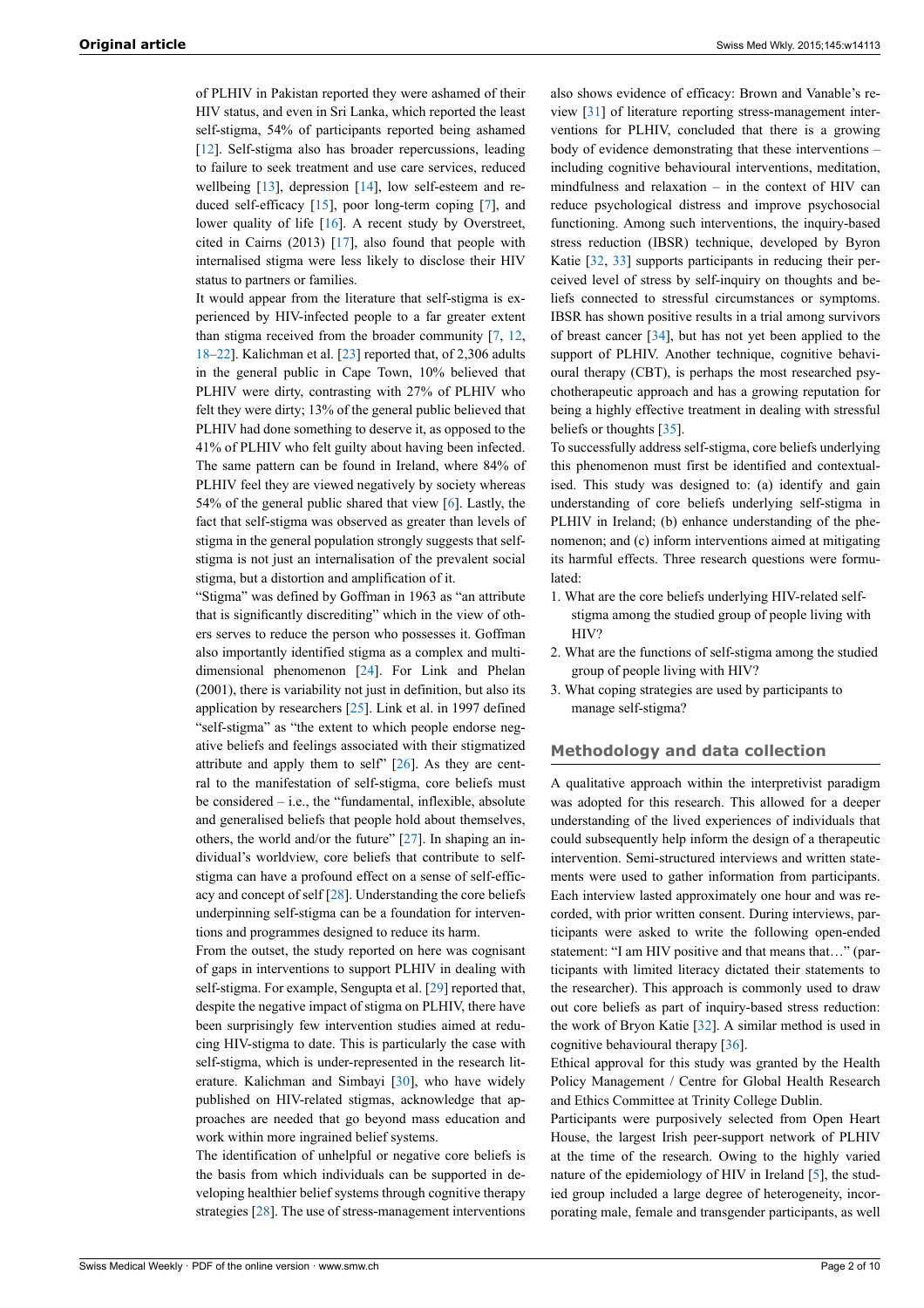as migrant individuals, drug users, men who have sex with men (MSM) and heterosexuals. Seventeen potential participants were approached, and all agreed to participate. Participants' ages ranged between 31–51 years (average age 43 years); 6 were women, 10 were men, and 1 was transgender. Participants had been living with HIV for between 3 and 29 years (average 11 years). Participants' nationality was predominantly Irish, but also included individuals from South, East and West Africa, and East and Central Europe. Further participant details are included in table 1. Although there was diversity within the sample, it was too small to analyse across differences in gender, race, ethnicity and nationality. The core beliefs outlined in this study are therefore drawn from across the group as a whole.

A review of current frameworks and models for measuring stigma and self-stigma informed the analysis and thematic clustering of this study. Early work by Berger et al. [\[37](#page-8-1)] highlighted four main categories to understand and measure stigma: personalised stigma, disclosure concerns, negative self-image and concern for public attitude. Poku et al. [[38\]](#page-8-2), in a qualitative study better to understand stigma, highlighted social rejection, financial insecurity, internalised shame, social interaction, self-worth, and body image as main dimensions. Providing more detail and broadening the categories on self-stigma, Holzemer et al. [\[39](#page-8-3)] presented a framework that also included self-exclusion, negative self-perception and overcompensation.

Most recently, building on extensive formative qualitative and quantitative research on HIV-stigma, Kalichman et al. [\[7\]](#page-7-5) developed the Internalised AIDS-related Stigma Scale (IASS). The framework drew upon previously validated scales and beliefs guided by the theoretical framework offered by Goffman [\[24](#page-7-17)], and proposed six scale items covering self-defacing beliefs and negative perceptions.

Interviews were transcribed in full, then thematically coded and analysed using an iterative coding strategy guided by the frameworks outlined above. The themes were continually and systematically updated as the data was analysed, reanalysed and grouped into various themes. New themes were added as they emerged, and this process continued until no more new themes arose and data saturation was reached [\[40](#page-8-4)].

## **Core beliefs**

Owing to the complex nature of stigma and self-stigma [\[41](#page-8-5)], some overlap occurred between the emerging themes. However, it was possible to group participants' core beliefs contributing to HIV-related self-stigma under four categories (fig. 1A).

- 1. Disclosure: here, participants' core beliefs surrounding disclosure of their HIV status were reported – for example, some held the belief that others would reject them if they were discovered to be HIV positive.
- 2. Sexuality and sexual pleasure: this category included participants' core beliefs influencing sexual behaviour, such as the belief that they could no longer enjoy sex with an intimate partner.
- 3. Self-perception: the core beliefs held by participants about, for example, their sense of worth or agency fell into this category – such as believing that they were

worthless or that they could not have a child or find employment because of their status.

4. Body, illness and death: in this category, beliefs surrounding the physical effects of HIV were recorded – for example, some of the participants believed that they were likely to suffer prolonged illness, and a slow death, as they had witnessed in other HIV patients.

| showing participants' medication status, country of origin, exposure                        |            |
|---------------------------------------------------------------------------------------------|------------|
| group, employment and relationship status.                                                  |            |
| Currently taking ARVs:                                                                      |            |
| Yes                                                                                         | 16         |
| No                                                                                          | 1          |
| No. of years taking ARVs:                                                                   |            |
| Mean                                                                                        | 9          |
| Range                                                                                       | $0.2 - 26$ |
| Country of origin:                                                                          |            |
| Ireland                                                                                     | 11         |
| Germany                                                                                     | 1          |
| Poland                                                                                      | 1          |
| Côte d'Ivoire                                                                               | 1          |
| South Africa                                                                                | 1          |
| Nigeria                                                                                     | 1          |
| Botswana                                                                                    | 1          |
| Exposure group:                                                                             |            |
| Heterosexual                                                                                | 9          |
| IDU                                                                                         | 4          |
| <b>MSM</b>                                                                                  | 3          |
| Unknown                                                                                     | 1          |
| Currently employed:                                                                         |            |
| Yes                                                                                         | 11         |
| No                                                                                          | 6          |
| Ever been ill due to HIV:                                                                   |            |
| Yes                                                                                         | 13         |
| No                                                                                          | 4          |
| Has children:                                                                               |            |
| Yes                                                                                         | 10         |
| No                                                                                          | 7          |
| Currently with initimate partner:                                                           |            |
| Yes                                                                                         | 7          |
| No                                                                                          | 10         |
| ARVs = antiretroviral drugs; IDU = intravenous drug use; MSM = men<br>who have sex with men |            |



#### **Figure 1**

Framework for qualitative analysis of interview data. Three main areas of analysis are shown: Categories of core beliefs (A, red), Functions of self-stigma (B, magenta) and Coping strategies (C, blue). Emergent themes were organised into categories (solid boxes), and subcategories where required (open boxes).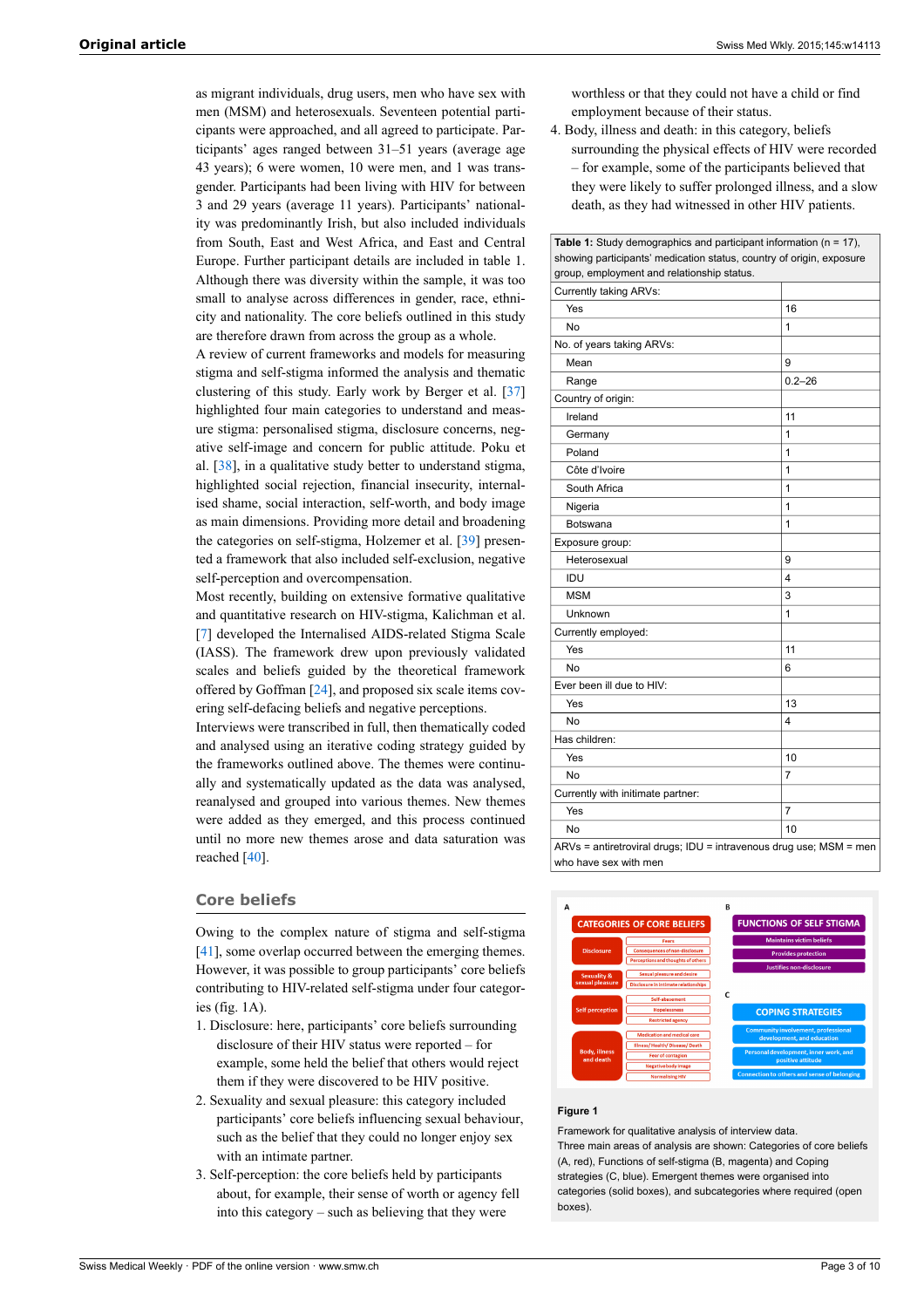# **Disclosure**

Fears and consequences of disclosing one's HIV status are well documented elsewhere [[37,](#page-8-1) [42](#page-8-6)–[44\]](#page-8-7). Notably, people with higher levels of self-stigma are more likely to avoid disclosing their status [\[45](#page-8-8)]. We sought to understand more fully the beliefs contributing to fear and stress around disclosure, and within this category participants' beliefs were broadly grouped into three subcategories.

## *Fears*

A fear of being talked about and ridiculed was expressed by many participants, as well as of being labelled and stigmatised. Here, beliefs about being rejected predominated:

> "I don't want people to throw me away, like if yesterday I was talking very good with this person, today you tell him you are HIV positive, tomorrow you can feel like he don't want to talk to you." (Participant K)

Fears of betrayal had also engendered a lack of trust in many participants:

> "You can't trust nobody, so everyone is like an island…you stick to yourself, you sort your problems out yourself, you can't call on anyone because the person you think you can talk to and trust will end up betraying you*."* (Participant P)

A variety of beliefs regarding disclosure within families were reported. These included the belief that non-disclosure could protect family members from emotional hurt, or that disclosure would expose family members to secondary stigma. In certain cases where participants had already disclosed to their family a culture of silence emerged where HIV was never discussed.

## *Consequences of non-disclosure*

Social exclusion and secrecy were commonly mentioned as outcomes of non-disclosure, in particular self-isolation and loneliness. Few participants reported actually losing friends, whereas most reported withdrawing themselves from social circles. Although social exclusion has been previously identified in the literature [[39,](#page-8-3) [46](#page-8-9), [47](#page-8-2)], it is possible that withdrawing from society is a bigger negative influence in the lives of PLHIV than actually being rejected – a finding supported by the Global Network of People living with HIV (GNP+)  $[12]$  $[12]$ . Some participants believed that they lived two lives – one open and honest amongst other people with HIV and another secretive, false and lonely in the outside world.

> "It's almost like trying to bring these two worlds together, where it can be the same in both, so that's exactly the point I'm at right now…bringing it out into my real life, and with the hope I can be like, the way I am here [in Open Heart House], where I can have the same energy." (Participant I)

### *Perceptions and thoughts of others*

A common belief among participants was that they were viewed as bad and different:

"They think I'm a scumbag, the lowest of the low." (Participant H)

This was particularly linked with perceived judgements from others as to how they contracted HIV:

> "…if I had to tell somebody I had HIV, the first question they ask me is: 'how did you get it?'… if I was to

answer that question, 'I got it through drugs'…you see the change in people – you see the look they give you, it's like, 'oh, she deserved that'…" (Participant B)

Several participants also reported believing their HIV status was viewed by others as less "worthy" of sympathy than other diseases:

> "If you've done a survey and you asked people, 'there's two people there…that one has cancer, that one has HIV – who do you feel more sorry for?', nine times out of ten, people say 'cancer'." (Participant A)

One participant suggested human interaction begins to be framed within the context of HIV, and becomes the overriding perspective when dealing with others:

"There is this thing when you are HIV positive, you become very sensitive to what people say and how they treat you. You judge people…you become sensitive to what people do to you, because you feel they do it because you're HIV positive… So every single thing someone does to you, you read it as because you're HIV positive." (Participant A)

## **Sexuality and sexual pleasure**

Whereas some participants were currently involved in sexual relationships, many reported that sexual pleasure and intimacy were affected by their beliefs about self-image, fears of transmitting HIV, feelings of guilt, and lack of freedom. Here, core beliefs fell into two subcategories.

#### *Sexual pleasure and desire*

Here, participants described beliefs about never being able to have a partner, or that "normal" relationships could not be regained:

"[In] my sex life, like he doesn't say it, but I feel it, the intimacy is gone. The, you know, experimentation and stuff, all that's gone, it's just basic with the condom. I tried to say to him, you know I'm undetectable, this is what the doctors say. But then I feel guilty for saying that, 'cause I'm saying, sure he must be thinking this one just wants to have sex without a condom…does she want me to catch it and it's not about that, it's about trying to get back what we used to have." (Participant A)

Some reported sex was no longer spontaneous and they no longer had sexual feelings. Additional negative influences, such as fear of contagion, feelings of guilt for having sexual needs, and lack of energy and interest, were also mentioned. The inability to enjoy sex or any sexual aspect of a relationship was also discussed, and many participants believed their own sexuality had been lost or taken from them:

> "I feel like something has been stolen from me, because I can't, as much as I'm sexually active, I cannot do that, I can't just be free and do what I want to do." (Participant Q)

## *Disclosure in intimate relationships*

Outside of core beliefs affecting sexual behaviour itself, a common belief among participants was their inability to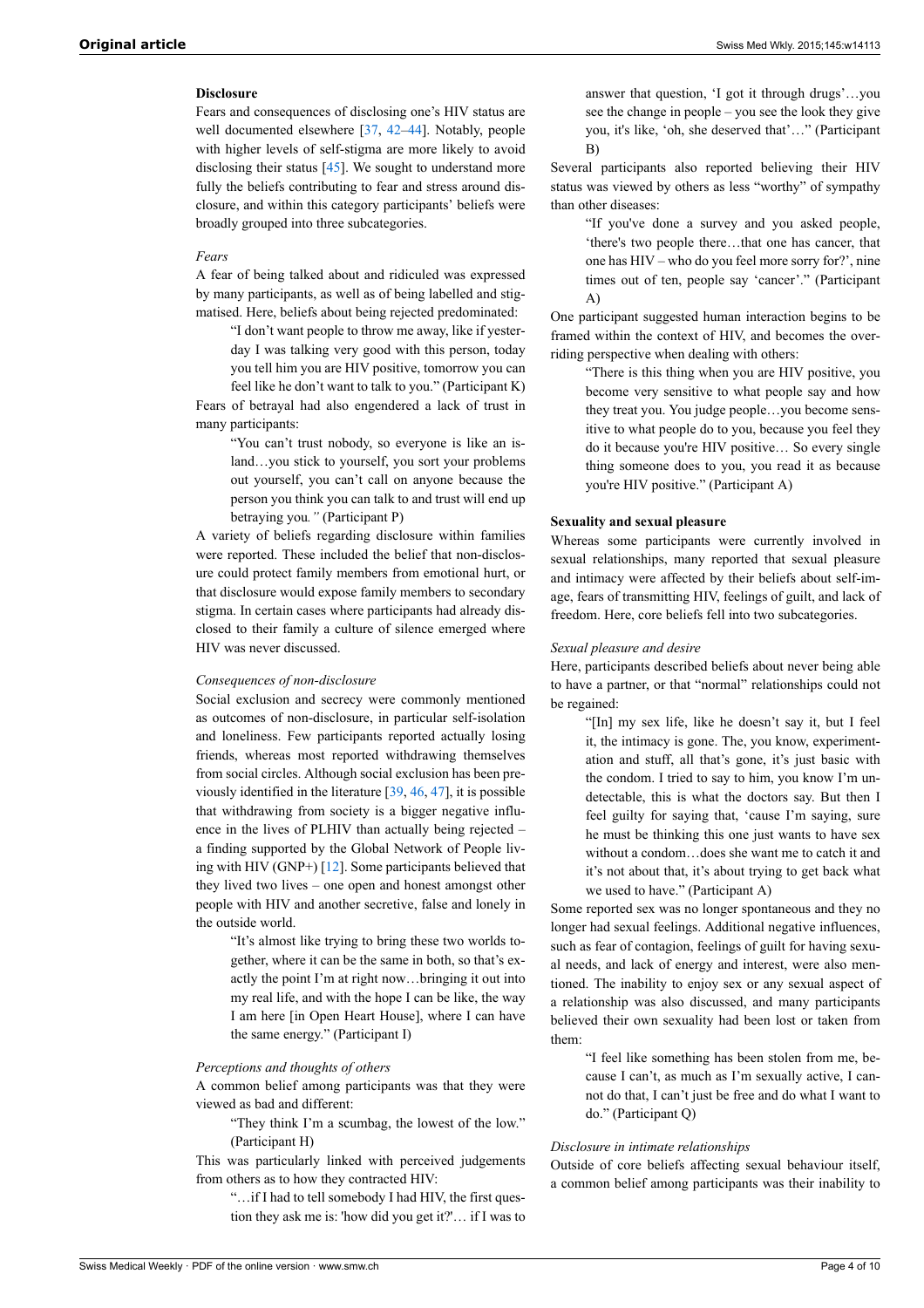seek a new partner – the risk of rejection and discrimination was too great:

"…I don't know what to do, where to go, how to proceed. I'm afraid of telling the person, getting a bad reaction, and that person having that information that [they] can just tell anybody else..." (Participant F)

Not all beliefs were negative, however, and some participants shared their positive experiences of being honest and not experiencing rejection:

> "If anything I was more respected for being honest and being in the position to be able to give the information." (Participant C)

# **Self-perception**

Well documented in the literature on self-perception and self-stigma are issues of self-abasement and restricted agency [[7](#page-7-5)]. In this study, core beliefs affecting self-perception were reported across three subcategories.

## *Self-abasement*

For one participant:

"It's great when I'm here in Open Heart House – I'm with [my own people]. But it's different when I'm outside. It's very hard…because I know I'm just the same as everybody else, and I don't deserve, you know…but that dirty feeling still stands, no matter how much I wash, or how many clothes you buy, or how pretty you look. Inside [you still feel] that...worm picking away. Some days I feel toxic…as if there's something eating away from the inside that no one else can see. But every day I feel a little bit less, like I've changed. You change when you're diagnosed, and it's not what people [say] to me. I really believe, it's an unspoken world of unspoken things." (Participant A)

Another participant explained just how powerful the inner world of self-stigmatising beliefs was:

> "[My] inner dialogue was [that] God has punished and [put] the X on the red [door]. I felt like I couldn't touch other people [and] couldn't use utensils in the house that other people were using…I just felt really, really unclean all the time. I was one of the undesirables. I had really fallen…to an undesirable part of society and this was God's choice and I was done." (Participant F)

Many participants shared feelings and beliefs about being different from others. For one:

"I see everyone out there as the same but I'm different, and that I don't have the same chances. You feel like this special case…a weakness." (Participant I)

A powerful theme in the data included beliefs about being less human, undeserving, and attributing self-blame. Illustrating how some participants devalue themselves one participant said:

"If the world was ending me, and other people like me, would be left – we would not be saved." (Participant A)

Though many participants became emotional as they shared beliefs and experiences during interviews, it was sharing how they viewed *themselves* that caused the most

distress. This suggests strongly the damaging influence of self-stigma in the lives of participants.

## *Hopelessness*

Hopelessness and self-pity frequently emerged among participants' core beliefs. Several cited depression, suicidal thoughts, and feelings of hopelessness stemming from beliefs such as life being over, HIV being a killer disease, feeling a victim, being a burden to people, and not seeing any hope for the future. Though participants were answering questions specifically about HIV, responses encompassed their lived experience as a person, with HIV being just one of many difficult life challenges.

> "I've been abandoned by my parents, living on the streets of Dublin, [and] get HIV – so why I am on this planet? For punishment, punishment, punishment. That's all I seem to be getting. I can't find happiness anymore. Some days I try to be up but more times I'm down and there's only so much you can take as a human being. Sometimes I question myself: what am I living for? I don't see any life out there. I see nothing there for me. All I see is a brick wall and every time I try to get over it something knocks me back." (Participant J)

# *Restricted agency*

In line with wider literature [[12,](#page-7-8) [18](#page-7-14)], in relation to restricted agency, participants described a number of significant actions and opportunities they believed were not possible because they were HIV positive. For many, this included not being able to have a child, not being able to find work, or work in places of their choice, not being able to travel, having to choose friends carefully, and not being able to find a life partner:

"It stops so many things." (Participant Q)

# **Body, illness and death**

Among core beliefs shared by participants around medication and medical care, negative side-effects and an inability to take part in life activities were mentioned frequently. Here, core beliefs emerged across five subcategories.

## *Medication and medical care*

In some cases, participants felt as though they were not treated properly as human in their dealings with medical services:

"Sometimes you feel like a guinea pig, they are taking blood tests and they don't tell you what's it for."(Participant M)

## *Illness/health/disease/death*

When discussing illness, most participants expressed fears about sickness and dying:

"I [will] end up dying the way I have actually seen others people dying, which is piece by piece and become mentally deficient, physically deficient, and the fact that it is a slow process." (Participant O)

Beliefs that led to stress around health emerged frequently: "Health has become much more of a focus – any health. I get a cold, I get worried. I get a headache, I get worried."(Participant O)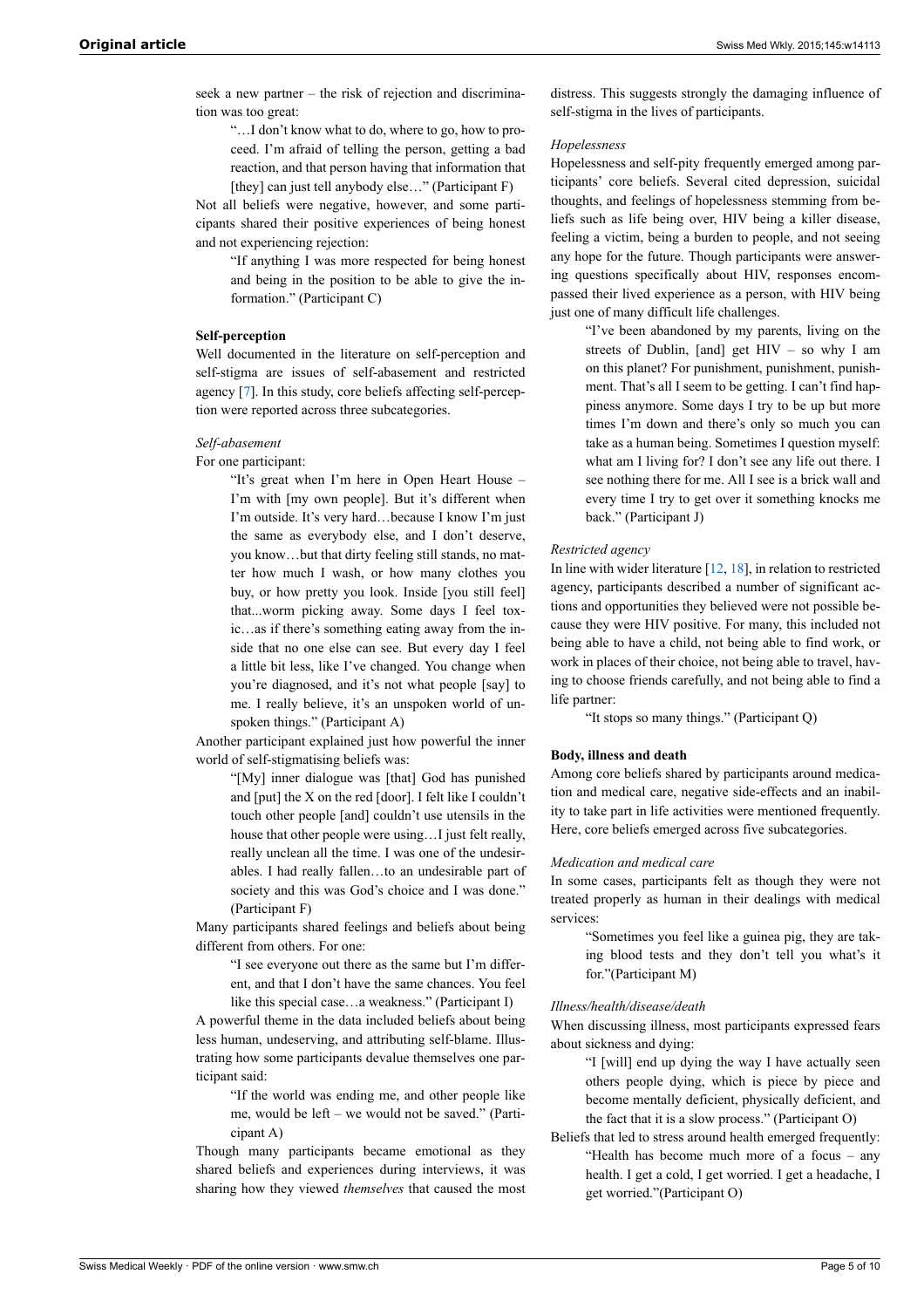# *Fear of contagion*

In addition to fears for their own wellbeing, core beliefs extended to the impact of their condition on the lives of others. Many believed they would be a risk to family and friends. For one:

> "I was paranoid because I didn't know when I found out [my status]. I had my own cups, my own knives and forks, [and] I kept all of them. I wouldn't kiss my grandchildren. Even now I won't kiss them – my grandson asks why I turn my face away." (Participant M)

# *Body image*

Several participants shared beliefs about negative body image – including weight and body-shape changes – that contributed to their self-abasing thoughts. Notably, self-perception had changed – even if physical changes had not yet occurred:

"It's amazing what you see in the mirror that isn't there; I really, really hated myself." (Participant F)

Demonstrating the complexities for some, one participant shared their experience:

> "For me, all this stuff is intermingled with transidentity. In order to go on hormones to get an ideal body shape to be a she, obviously I've had some breast development, not much. I've had to stop taking hormone replacement therapy because of contraindications [with HIV medication]." (Participant O)

#### *Normalising HIV*

Conversely, some participants stated that their self-image had improved, mentioning they now took more effort in self-care – for example giving up smoking and doing exercise.

# **Functions of self-stigma and coping strategies**

In addition to core beliefs, the findings also provide insights into the functions of self-stigma (i.e. the "purpose" of self-stigma, as participants perceived it), and coping strategies to assist in its reduction (e.g. adaptations in behaviour and social interactions).

## **Functions of self-stigma**

In the same way that social stigma may be seen to serve some function or benefit to society [[48\]](#page-8-10), it is also likely that self-stigma has a function or benefit to individuals. Participants' responses highlighted three subcategories of functions of self-stigma (see fig. 1B).

## *Maintains victim beliefs*

Self-stigma may subconsciously reinforce the individual as a victim, taking away the sense of personal agency and thereby contributing to a feeling of disempowerment:

> "Before someone can do anything to stigmatise me or discriminate me I've already felt the discrimination, because you need to blame someone for what is happening to you. If you go downstairs here [at Open Heart House] and ask 50 people that are HIV positive, they will say it's not their fault. Everyone will

explain to you that it's not their fault – everyone will be a victim. Yes it's a strong word to call HIV positive people." (Participant P)

## *Provides protection*

By thinking negative thoughts about themselves, individuals may self-stigmatise in anticipation of being hurt by others:

> "I say all these things to myself first that when I do have to go out into the world to survive, the stuff that people thinking about, I've already thought about myself, so nothing can get through, so its like a protection mode, you self-stigmatise yourself so that other people can't hurt you." (Participant A)

# *Justifies non-disclosure*

Self-stigma may serve as a reasoning tool to limit one's life choices, and rationalise actions such as avoiding disclosure:

> "I come up with all the bad stuff that people can think about me. It's to protect myself so that I don't have to come out and say I'm HIV positive." (Participant A)

## **Coping strategies**

Many negative outcomes arising from being HIV positive and experiencing self-stigma had functional opposites in the coping strategies reported by participants. For example, several spoke of the importance of having a sense of belonging, acceptance, and a connection to others, thus directly addressing their feelings of social withdrawal and isolation. A sense of renewed agency was also reported, where participants found work or started volunteering after being diagnosed. Indeed, a sense of personal development strongly beneficial. Coping strategies were grouped into three broad subcategories (fig. 1C).

# *Community involvement, professional development and education*

Some participants were motivated to return to education and, as a result, were now working – some for the first time. Participants sharing this view were engaged in community work and spoke of the sense of self-worth gained through providing support to others:

> "I would have never ended up in a job if I had never become HIV positive. It just gives me great joy to sit with somebody who is in great despair and desperation and to say to them, 'I genuinely know what you are going through'." (Participant A)

## *Personal development, inner work and positive attitude*

Participants also shared positive beliefs about themselves, their lives and abilities, having come to a positive place through personal development, inner work, and finding peace.

"I believe that I'm more accepting today – actually I fully accept who I am now. [Living with HIV is] a tiny part of who I am so it doesn't stop me from doing absolutely anything." (Participant C)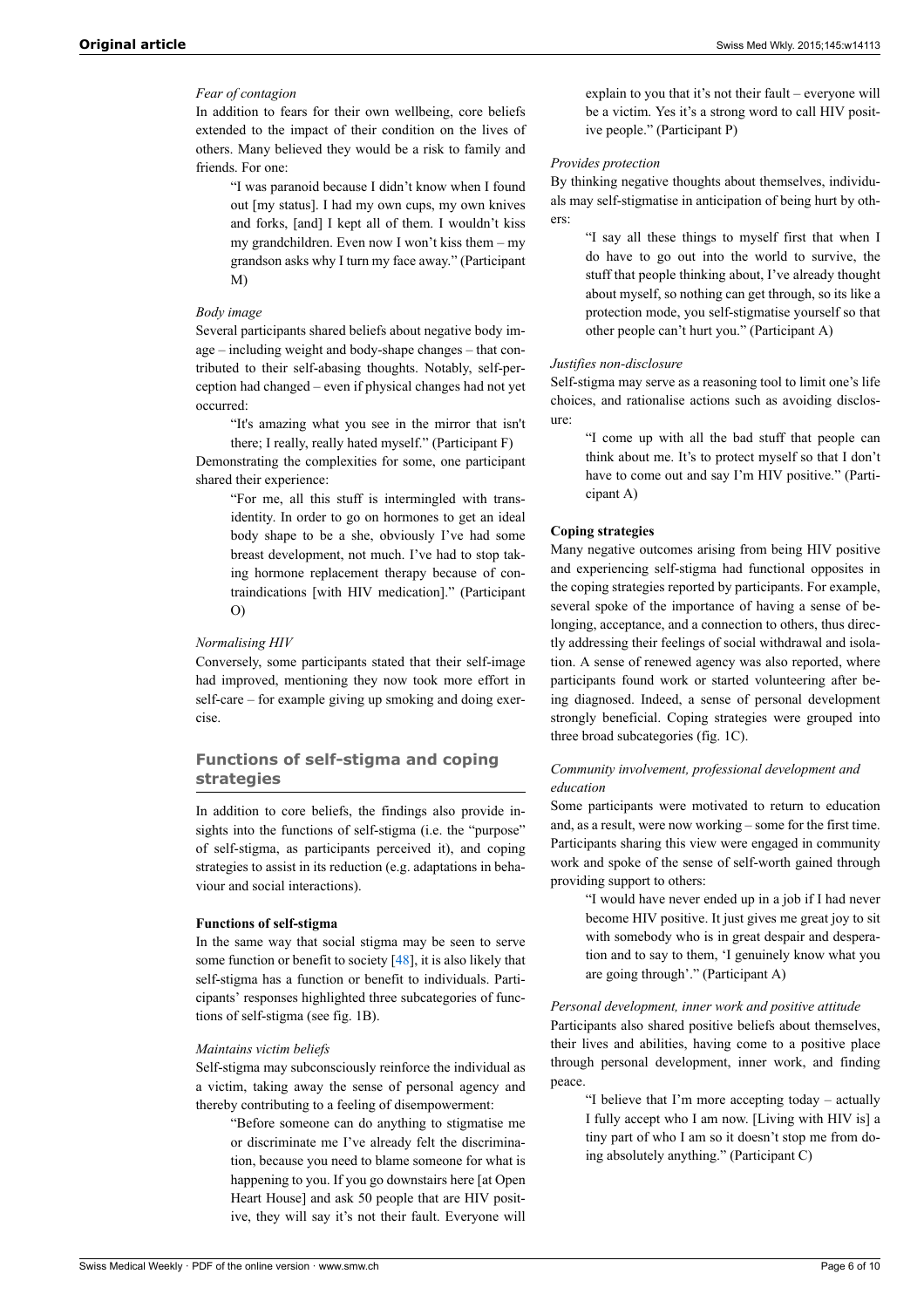*Connection to others and sense of belonging*

The majority of participants shared the importance of the space created by Open Heart House in fostering a sense of belonging, providing support, and being community of people they would not have otherwise met.

## **Discussion and conclusions**

*Core beliefs of participants*: Rather than simply showing *levels* of self-stigma, the results of this formative study build our understanding of beliefs reported by PLHIV. Although these are likely to vary across geographies and cultures, a number of core beliefs reported by this small and heterogeneous group could occur independently of gender, religion, or country – for example, the belief that one is "unclean", undeserving of sympathy, or somehow unemployable because of being HIV-positive. Such generic core beliefs can significantly moderate behaviour, for example, decisions around disclosure or accessing treatment [\[49](#page-8-11)], and it is especially in the latter case that stigma represents a significant risk to the wellbeing of PLHIV. Recognising this clear danger, as well as the need to support PLHIV in achieving their life goals unhindered by self-imposed limitations, there is a now scope for targeted interventions to be created. The core beliefs reported from this study will also help inform future research and generation of meaningful measurement scales.

*Functions of self-stigma*: The results demonstrate key functions of self-stigma for participants. For example, it *maintains victim beliefs*, *provides protection,* and can *justify non-disclosure*. Unpicking the functions of stigma further could contribute substantially to our understanding of how to address it. For instance, although non-disclosure might protect against stigma received from others, to what lengths must someone go to hide their HIV status? Social withdrawal and even missing medication to maintain appearances have been reported among self-stigmatising PLHIV [\[50](#page-8-12)], again both representing a risk to overall wellbeing.

*Coping strategies*:Participants' reported strategies for coping with HIV-related self-stigma included community involvement, personal development, and maintaining a connection with others. Like the previously reported *functions*



#### **Figure 2**

Conceptual framework of self-stigma.

Designed using concepts from Morrison (2006) [[52](#page-8-13)], the framework comprises three interacting groups of factors (factors listed are nonexhaustive) which influence self-stigma: social factors, contextual factors and self factors. The complex interaction between these factors influences the development and perpetuation of self-stigma.

of self-stigma, these had grounding in core beliefs, however in this case participants were able to challenge those beliefs. For example, in gaining employment, participants began to revise views of their lack of agency, and it was through interacting with others and undergoing personal development that they could overcome their feelings of isolation, or being worthless. Interventions to successfully address self-stigma could therefore incorporate techniques that include group, interpersonal or community interactions [[51\]](#page-8-14).

*Conceptual framework of self-stigma:* Results from this study were incorporated into a conceptual framework of self-stigma (fig. 2), designed using concepts from Morrison (2006) [\[52](#page-8-13)]. This framework may be of use in visualising and understanding self-stigma as a complex, multi-dimensional phenomenon. In doing so, it may inform future research into HIV-related self-stigma, as distinct from social, perceived, or enacted stigma.

Despite the negative impacts of self-stigma identified in the wider literature and from participants in this study, interventions to support PLHIV in dealing with self-stigma, particularly at the level of core beliefs, are lacking. Stigma applied by, and to, the self is unlikely to be overcome by interventions aimed at the general public, since the negative beliefs held by PLHIV are often not representative of the population as a whole  $[13, 17, 23]$  $[13, 17, 23]$  $[13, 17, 23]$  $[13, 17, 23]$  $[13, 17, 23]$  $[13, 17, 23]$ . In this study, coping strategies such as personal development and inner work were highlighted as supportive, and a targeted approach incorporating these elements could prove beneficial. It is here that interventions such as IBSR [[32,](#page-7-25) [34](#page-7-27)] and CBT [\[35](#page-7-28)] are more likely to meet with success: both utilise a strategy of working directly with individuals to systematically identify, challenge, and ultimately overcome self-imposed negative behaviours and beliefs. Such interventions, tailored to the context of HIV self-stigma and using knowledge of underlying core beliefs, may better equip participants with the mental tools and strategies to mitigate self-stigma.

These findings help fill previously identified gaps in knowledge regarding social and psychological factors around core beliefs about HIV and personal experiences [[30\]](#page-7-23), moving towards understanding the origins of self-abasing and negative perceptions of PLHIV [[7](#page-7-5)]. In doing so, a small but concrete step has been taken to enable others to design interventions and programmes to address this complex and important issue. This study contributes a deeper view of the issue of self-stigma among PLHIV, and it is hoped that by directing more attention towards research and support for self-stigma, treatment adherence, access to services, and general wellbeing can be improved.

The authors acknowledge that this study has limited representative potential for PLHIV in other settings, because of the relatively small number of participants. Additional research will therefore be useful in confirming that the experiences of self-stigma reported in this study also occur in other settings. Furthermore, there was considerable heterogeneity among participants in this study. However, it was also noted that the participants shared many common experiences and core beliefs underlying HIV self-stigma, and there were no instances where two participants reported contradictory experiences or beliefs.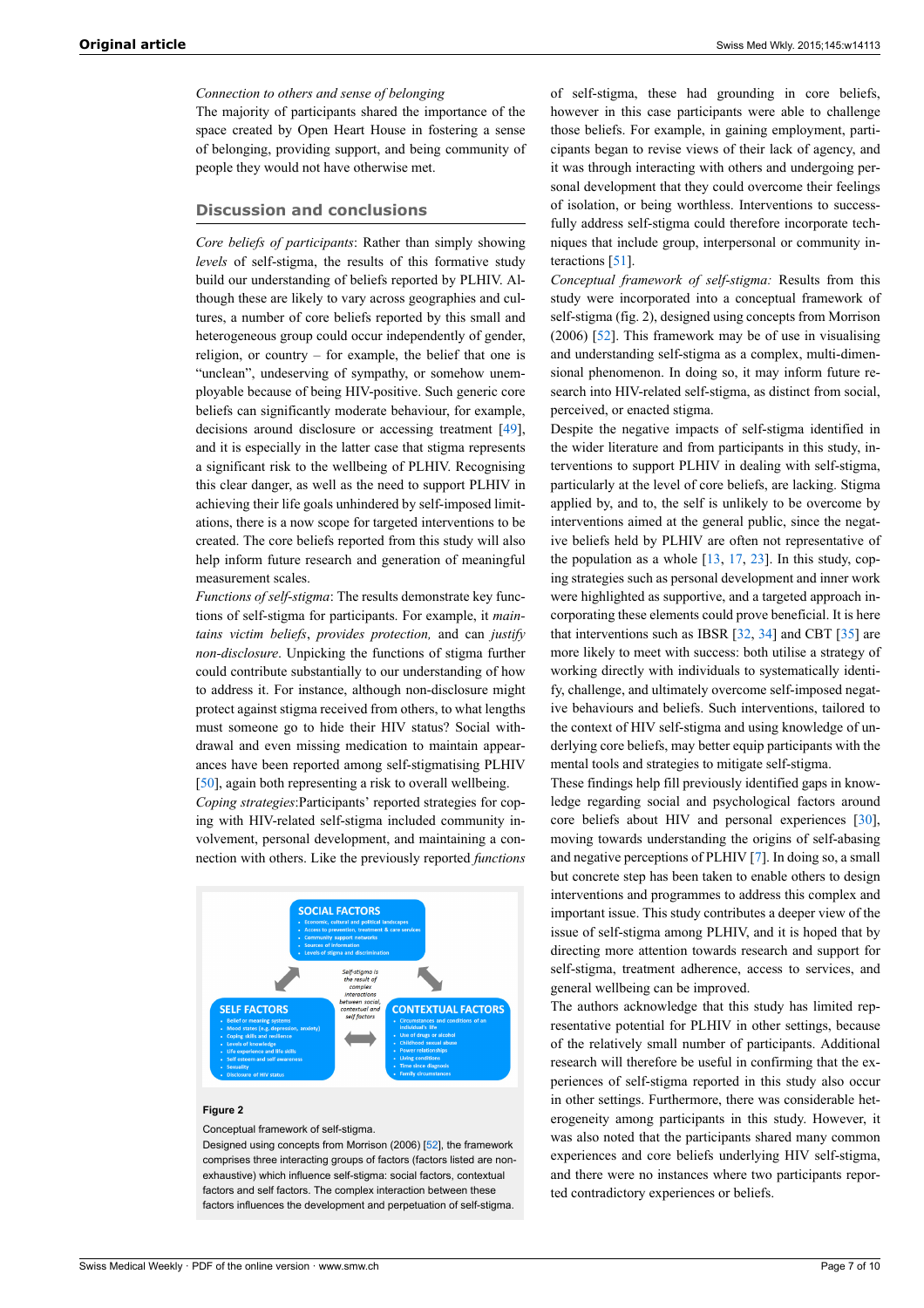<span id="page-7-14"></span><span id="page-7-13"></span><span id="page-7-12"></span><span id="page-7-11"></span>**Acknowledgements:** First and foremost, we would like to thank the courageous and inspiring participants, members of Open Heart House, for their insight and their willingness to take part in this study so that we can all learn from their experience. We would also like to thank the Advisory Group members who agreed to guide and shape this study together with other friends and colleagues: Joanne Manchester, Dr. Christoforos Mallouris Sandra King, Byron Katie, Dr. Shahar Lev-ari, Kate Considine, David O'Duffy and Joseph Jordan. We also want to thank Marife Tanate for continuing to provide inspiration to do more and do better on self-stigma. This study formed part of a Master's degree undertaken by the first author (NFF). **Funding / potential competing interests:** No financial support and no other potential conflict of interest relevant to this article was reported.

*Correspondence: Nadine Ferris France, BSc (Hons) Social Science, MSc Global Health, Irish Forum for Global Health, c/o Royal College of Surgeons in Ireland, Beaux Lane House, Lr Mercer St, IR-Dublin 2, Ireland, [nadinefrance\[at\]gmail.com](mailto:nadinefrance@gmail.com)*

#### <span id="page-7-0"></span>**References**

- 1 Nakagawa F, Lodwick RK, Smith CJ, Smith R, Cambiano V, Lundgren JD, et al. Projected life expectancy of people with HIV according to timing of diagnosis. AIDS Lond Engl. 2012;26(3):335–43.
- <span id="page-7-15"></span><span id="page-7-1"></span>2 Parker R, Aggleton P, Attawell K, Pulerwitz J, Brown L. HIV/AIDSrelated Stigma and Discrimination: A Conceptual Framework and an Agenda for Action. New York: The Population Council; 2002.
- <span id="page-7-16"></span>3 Castro A, Farmer P. Understanding and addressing AIDS-related stigma: from anthropological theory to clinical practice in Haiti. Am J Public Health. 2005;95(1):53–9.
- <span id="page-7-17"></span><span id="page-7-2"></span>4 Deacon H. Towards a Sustainable Theory of Health-related Stigma: Lessons From the HIV/AIDS Literature. J Community Appl Soc Psychol. 2006;16(6):418–25.
- <span id="page-7-18"></span><span id="page-7-3"></span>5 Health Services Executive Health Protection Surveillance Centre (HPSC). HIV in Ireland 2011 Report. Dublin: Government of Ireland Health Services Executive; 2012.
- <span id="page-7-19"></span><span id="page-7-4"></span>6 Stamp Out Stigma Campaign. HIV-Related stigma and discrimination in Ireland today. Dublin: Government of Ireland Department of Health; 2007.
- <span id="page-7-21"></span><span id="page-7-20"></span><span id="page-7-5"></span>7 Kalichman SC, Simbayi LC, Cloete A, Mthembu PP, Mkhonta RN, Ginindza T. Measuring AIDS stigmas in people living with HIV/AIDS: the Internalized AIDS-Related Stigma Scale. AIDS Care. 2009;21(1):87–93.
- <span id="page-7-6"></span>8 Scambler G, Hopkins A. Being epileptic: coming to terms with stigma. Sociol Health Illn. 1986;8(1):26–43.
- <span id="page-7-22"></span>9 Robertson M, Katona C. Depression and physical illness: perspectives in psychiatry. Chichester: Wiley; 1997.
- 10 Ablon J. The nature of stigma and medical conditions. Epilepsy Behav EB. 2002;3(6S2):2–9.
- <span id="page-7-23"></span><span id="page-7-7"></span>11 Jamison KR. The many stigmas of mental illness. Lancet. 2006;367(9509):533–4.
- <span id="page-7-24"></span><span id="page-7-8"></span>12 Global Network of People Living with HIV (GNP+), International Community of Women Living with HIV/AIDS (ICW Global), International Planned Parenthood Federation (IPPF), Joint United Nations Programme on HIV/AIDS (UNAIDS). People living with HIV stigma index: Asia Pacific Regional Analysis 2011. Bangkok: UNAIDS; 2011.
- <span id="page-7-26"></span><span id="page-7-25"></span><span id="page-7-9"></span>13 Simbayi LC, Kalichman S, Strebel A, Cloete A, Henda N, Mqeketo A. Internalized stigma, discrimination, and depression among men and women living with HIV/AIDS in Cape Town, South Africa. Soc Sci Med. 1982. 2007;64(9):1823–31.
- <span id="page-7-28"></span><span id="page-7-27"></span><span id="page-7-10"></span>14 Wight RG. Precursive depression among HIV infected AIDS caregivers over time. Soc Sci Med. 1982. 2000;51(5):759–70.
- 15 Health and Development Networks (HDN). Living on the outside: Key findings and recommendations on the nature and impact of HIV/AIDSrelated stigma. Chiang Mai: Health and Development Networks; 2006.
- 16 Earnshaw VA, Quinn DM. The impact of stigma in healthcare on people living with chronic illnesses. J Health Psychol. 2012;17(2):157–68.
- 17 Cairns G. Issue 215: Spring 2013 The diminished self HIV and selfstigma [Internet]. NAM AIDSMap. 2013 [cited 2014 Jun 5]. Available from: [http://www.aidsmap.com/The-diminished-self-HIV-and-self](http://www.aidsmap.com/The-diminished-self-HIV-and-self-stigma/page/2657859)[stigma/page/2657859](http://www.aidsmap.com/The-diminished-self-HIV-and-self-stigma/page/2657859)
- 18 Demchenko I, Sosidko T, Kostyuchok M, Belonosova N, Salabai N, Hvozdetska O, et al. People living with HIV stigma index Ukraine: Analytical report based on research findings. Kiev: All-Ukranian Network of People Living With HIV/AIDS; 2011.
- 19 Association des Veuves Vulnerables Affectees et Infectees par le HIV/ AIDS (AVVAIS), Conseil Nationale de Lutte Contre le Sida (CNLS), Rwanda Network of People Living with HIV/AIDS (RRP+), Joint United Nations Programme on HIV/AIDS (UNAIDS). People living with HIV stigma index: Rwandan stigma and discrimination survey report. Kigali: AVVAIS; 2009.
- 20 Myanmar Positive Group (MPG), MMRD Research Group, Joint United Nations Programme on HIV/AIDS (UNAIDS). People living with HIV stigma index: Myanmar. Yangon: UNAIDS; 2010.
- 21 Network of Networks of HIV Positives in Ethiopia (NEP+), Joint United Nations Programme on HIV/AIDS (UNAIDS), Global Network of People Living with HIV (GNP+), International Planned Parenthood Federation (IPPF), Catholic Organisation for Relief and Development Aid (CORDAID), UKAID. People living with HIV stigma index: Ethiopia stigma and discrimination report. Addis Ababa: Network of Networks of HIV Positives in Ethiopia (NEP+); 2011.
- 22 Network of Zambian People Living with HIV/AIDS (ZNP+), Global Network of People Living with HIV (GNP+), UKAID. People Living with HIV stigma index: Zambia. Lusaka: Network of Zambian People Living with HIV/AIDS; 2012.
- 23 Kalichman SC, Simbayi LC, Jooste S, Toefy Y, Cain D, Cherry C, et al. Development of a brief scale to measure AIDS-related stigma in South Africa. AIDS Behav. 2005;9(2):135–43.
- 24 Goffman E. Stigma: notes on the management of spoiled identity. Englewood Cliffs, N.J.: Prentice-Hall; 1963.
- 25 Link BG, Phelan JC. Conceptualizing Stigma. Annu Rev Sociol. 2001;27(1):363–85.
- 26 Link BG, Struening EL, Rahav M, Phelan JC, Nuttbrock L. On stigma and its consequences: evidence from a longitudinal study of men with dual diagnoses of mental illness and substance abuse. J Health Soc Behav. 1997:38(2):177-90.
- 27 Beck JS. Cognitive Behavior therapy: Basics and beyond. 2nd ed. New York: Guildford Press; 2011.
- 28 Wenzel A. Modification of Core Beliefs in Cognitive Therapy. In: Reis de Oliviera I, editor. Standard and Innovative Strategies in Cognitive Behavior Therapy [Internet]. InTech; 2012 [cited 2014 Sep 30]. Available from: [http://www.intechopen.com/books/standard-and-innovative](http://www.intechopen.com/books/standard-and-innovative-strategies-in-cognitive-behavior-therapy)[strategies-in-cognitive-behavior-therapy](http://www.intechopen.com/books/standard-and-innovative-strategies-in-cognitive-behavior-therapy)
- 29 Sengupta S, Banks B, Jonas D, Miles MS, Smith GC. HIV interventions to reduce HIV/AIDS stigma: a systematic review. AIDS Behav. 2011;15(6):1075–87.
- 30 Kalichman SC, Simbayi L. Traditional beliefs about the cause of AIDS and AIDS-related stigma in South Africa. AIDS Care. 2004;16(5):572–80.
- 31 Brown JL, Vanable PA. Stress management interventions for HIV-infected individuals: review of recent intervention approaches and directions for future research. Neurobehav HIV Med. 2011;95.
- 32 Katie B, Mitchell S. Loving what is: Four questions that can change your life. New York: Harmony Books; 2002.
- 33 Katie B, Mitchell S. A Thousand Names for Joy: Living in Harmony with the Way Things Are. New York: Harmony Books; 2007.
- 34 Lev-ari S, Zilcha-Mano S, Rivo L, Geva R, Ron I. A prospective pilot clinical trial of "The work" meditation technique for survivors of breast cancer. Eur J Integr Med. 2013;5(6):487–94.
- 35 Hayes C. Clinical Pyschology: A psychoeducational cognitive behavioural approach to helping people cope. In: Devonport TJ, editor.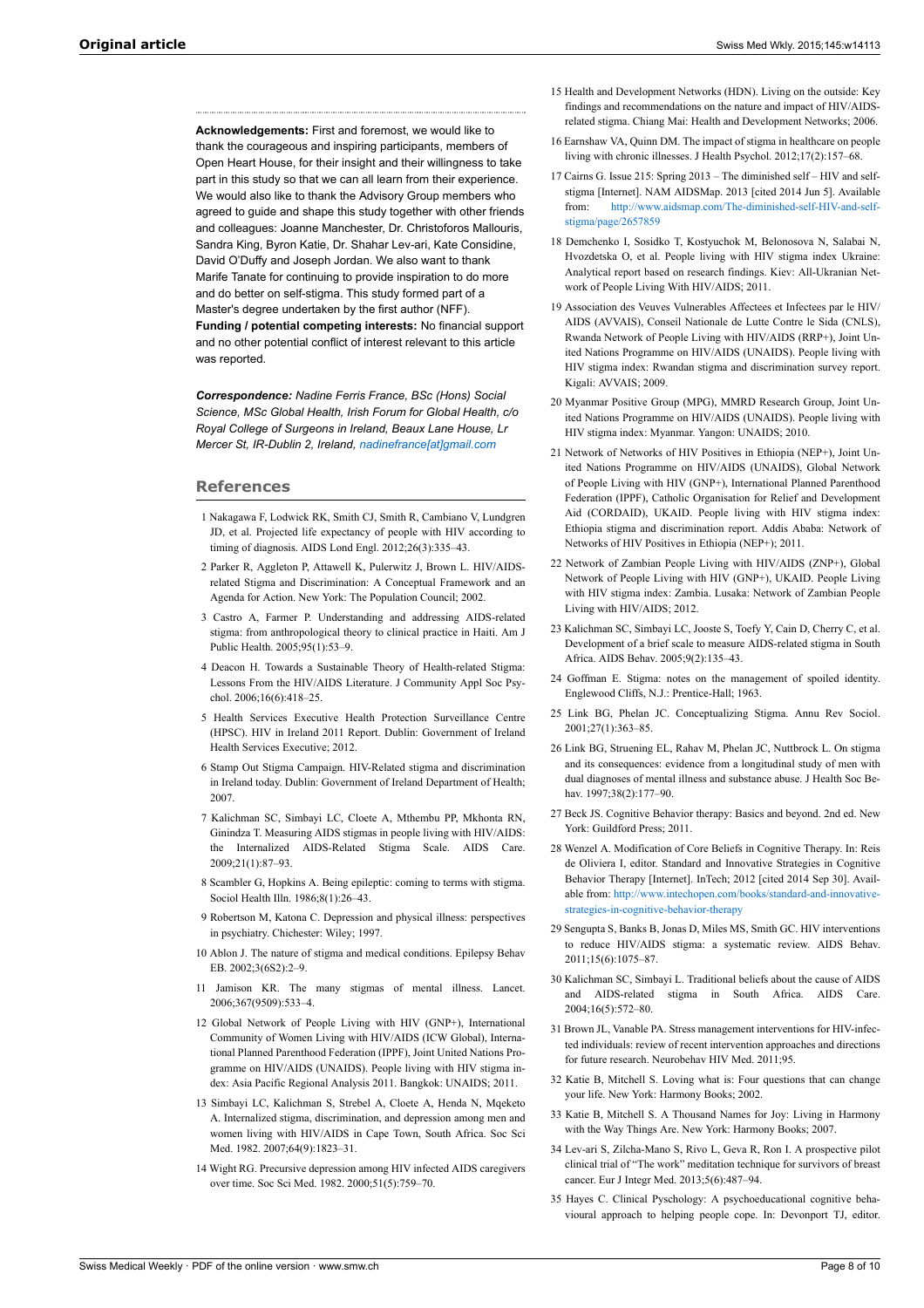Managing stress: From theory to application. Hauppage, NY: Nova Science Publishers; 2012. p. 229–60.

- <span id="page-8-8"></span><span id="page-8-7"></span><span id="page-8-0"></span>36 Williams C, Garland A. A cognitive–behavioural therapy assessment model for use in everyday clinical practice. Adv Psychiatr Treat. 2002;8(3):172–9.
- <span id="page-8-9"></span><span id="page-8-1"></span>37 Berger BE, Ferrans CE, Lashley FR. Measuring stigma in people with HIV: psychometric assessment of the HIV stigma scale. Res Nurs Health. 2001;24(6):518–29.
- <span id="page-8-2"></span>38 Poku KA, Linn JG, Fife BL, Azar S, Kendrick L. A comparative analysis of perceived stigma among HIV-positive Ghanaian and African American males. SAHARA J J Soc Asp HIVAIDS Res Alliance SAHARA Hum Sci Res Counc. 2005;2(3):344–51.
- <span id="page-8-11"></span><span id="page-8-10"></span><span id="page-8-3"></span>39 Holzemer WL, Uys L, Makoae L, Stewart A, Phetlhu R, Dlamini PS, et al. A conceptual model of HIV/AIDS stigma from five African countries. J Adv Nurs. 2007;58(6):541–51.
- <span id="page-8-12"></span><span id="page-8-4"></span>40 Silverman D. Doing qualitative research: A practical handbook. London: Sage; 2000.
- <span id="page-8-5"></span>41 Nyblade LC. Measuring HIV stigma: existing knowledge and gaps. Psychol Health Med. 2006;11(3):335–45.
- <span id="page-8-6"></span>42 Petrak JA, Doyle AM, Smith A, Skinner C, Hedge B. Factors associated with self-disclosure of HIV serostatus to significant others. Br J Health Psychol. 2001;6(Pt 1):69–79.
- <span id="page-8-14"></span><span id="page-8-13"></span>43 Parker R, Aggleton P. HIV and AIDS-related stigma and discrimination: a conceptual framework and implications for action. Soc Sci Med. 1982. 2003;57(1):13–24.
- 44 Medley AM, Kennedy CE, Lunyolo S, Sweat MD. Disclosure outcomes, coping strategies, and life changes among women living with HIV in Uganda. Qual Health Res. 2009;19(12):1744–54.
- 45 Steward WT, Herek GM, Ramakrishna J, Bharat S, Chandy S, Wrubel J, et al. HIV-related stigma: adapting a theoretical framework for use in India. Soc Sci Med. 1982. 2008;67(8):1225–35.
- 46 Brouard P, Willis C. A closer look: The internalization of stigma related to HIV. Washington: POLICY Project; 2006.
- 47 Golden J, Conroy RM, O'Dwyer AM, Golden D, Hardouin J-B. Illnessrelated stigma, mood and adjustment to illness in persons with hepatitis C. Soc Sci Med. 1982. 2006;63(12):3188–98.
- 48 Link BG, Phelan JC. Stigma and its public health implications. Lancet. 2006;367(9509):528–9.
- 49 Malta M, Petersen ML, Clair S, Freitas F, Bastos FI. Adherence to antiretroviral therapy: a qualitative study with physicians from Rio de Janeiro, Brazil. Cad Saúde Pública. 2005 Oct;21(5):1424–32.
- 50 Katz IT, Ryu AE, Onuegbu AG, Psaros C, Weiser SD, Bangsberg DR, et al. Impact of HIV-related stigma on treatment adherence: systematic review and meta-synthesis. J Int AIDS Soc. [Internet]. 2013[cited 2014 Sep 19];16(3(Suppl 2)). Available from: [http://www.jiasociety.org/in](http://www.jiasociety.org/index.php/jias/article/view/18640)[dex.php/jias/article/view/18640](http://www.jiasociety.org/index.php/jias/article/view/18640)
- 51 Mburu G, Ram M, Skovdal M, Bitira D, Hodgson I, Mwai GW, et al. Resisting and challenging stigma in Uganda: the role of support groups of people living with HIV. J Int AIDS Soc. 2013;16(Suppl. 2):18636.
- 52 Morrison K. Breaking the cycle: Stigma, discrimination, internal stigma, and HIV. Washington, DC: USAID; 2006.